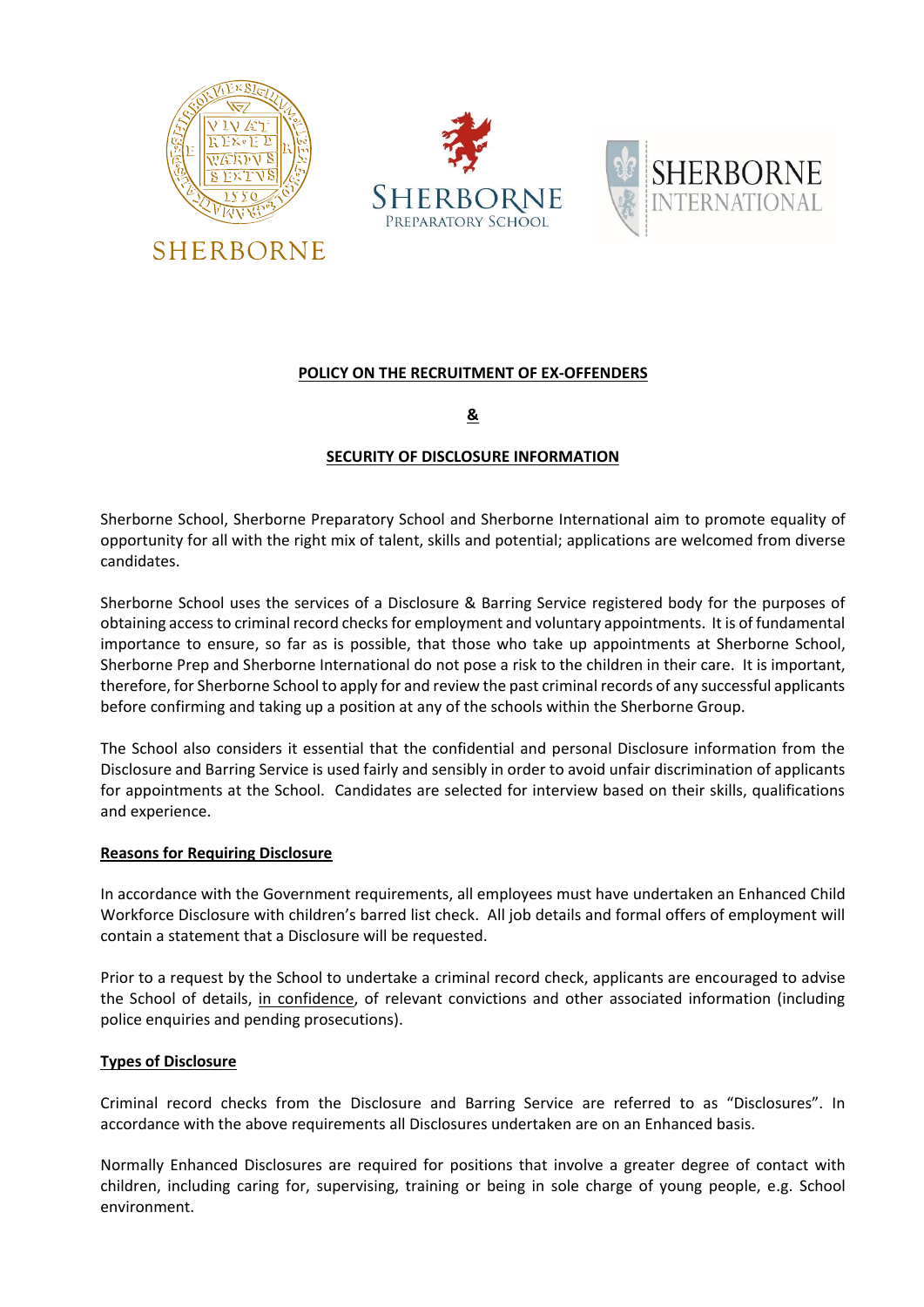Enhanced Disclosures include details of all convictions held on the Police National Computer, including current and 'spent' convictions, as well as details of any cautions, reprimands or final warnings. The Disclosure will also indicate whether information is held on Government department lists held by the Department of Health and the Department for Education. In addition, Enhanced Disclosures include a check of local police records.

#### **Application Procedure**

In accordance with normal School policy, applicants will be required to provide proof of their identity to the School, which will include a birth certificate and a passport (or driving licence). Where an applicant has changed his/her name (by reason of marriage, deed poll, adoption etc) the School will require evidence of this change of name (e.g. marriage certificate).

The applicant will be emailed a link to an online DBS application and asked to take action on that link as soon as possible. The online application will then be verified by the HR Department and submitted to the DBS for processing.

Information submitted by an applicant for the purposes of making an online DBS application will only be seen by those who need to see it as part of the recruitment process. Failure to reveal information that is directly relevant to the position sought could lead to withdrawal of an offer of employment (or the termination of the employment if it has commenced).

The final Disclosure will be sent direct to the Applicant, and the Applicant must provide the original Disclosure to the HR Department before employment can commence. The School has no control over the length of time the DBS will take to issue a Disclosure. Disclosures are often issued very quickly but can sometimes take longer than 4 weeks.

## **Consideration of Disclosure Information by the School**

If the Disclosure reveals information not previously known to the employer, the School shall consider the following:

- a. Whether the conviction or other information disclosed is relevant to the position in question;
- b. The seriousness of the offence or other matter revealed;
- c. The length of time since the offence or other matter occurred;
- d. Whether the applicant has a pattern of offending behaviour or other relevant matters;
- e. Whether the applicant's circumstances have changed since the offending behaviour or other relevant matters;
- f. The circumstances surrounding the offence and the explanation(s) offered by the convicted person.

#### **Disclosure & Barring Service Code of Practice**

The School agrees to comply with the provisions of the DBS Code of Practice where possible, taking account of the Department for Education *Keeping Children Safe in Education* requirements.

## **Security of Disclosure Information**

a. The School is required to evidence that it has had sight of the original Enhanced (Child Workforce) Disclosure – whether the online DBS application was verified by a representative of Sherborne